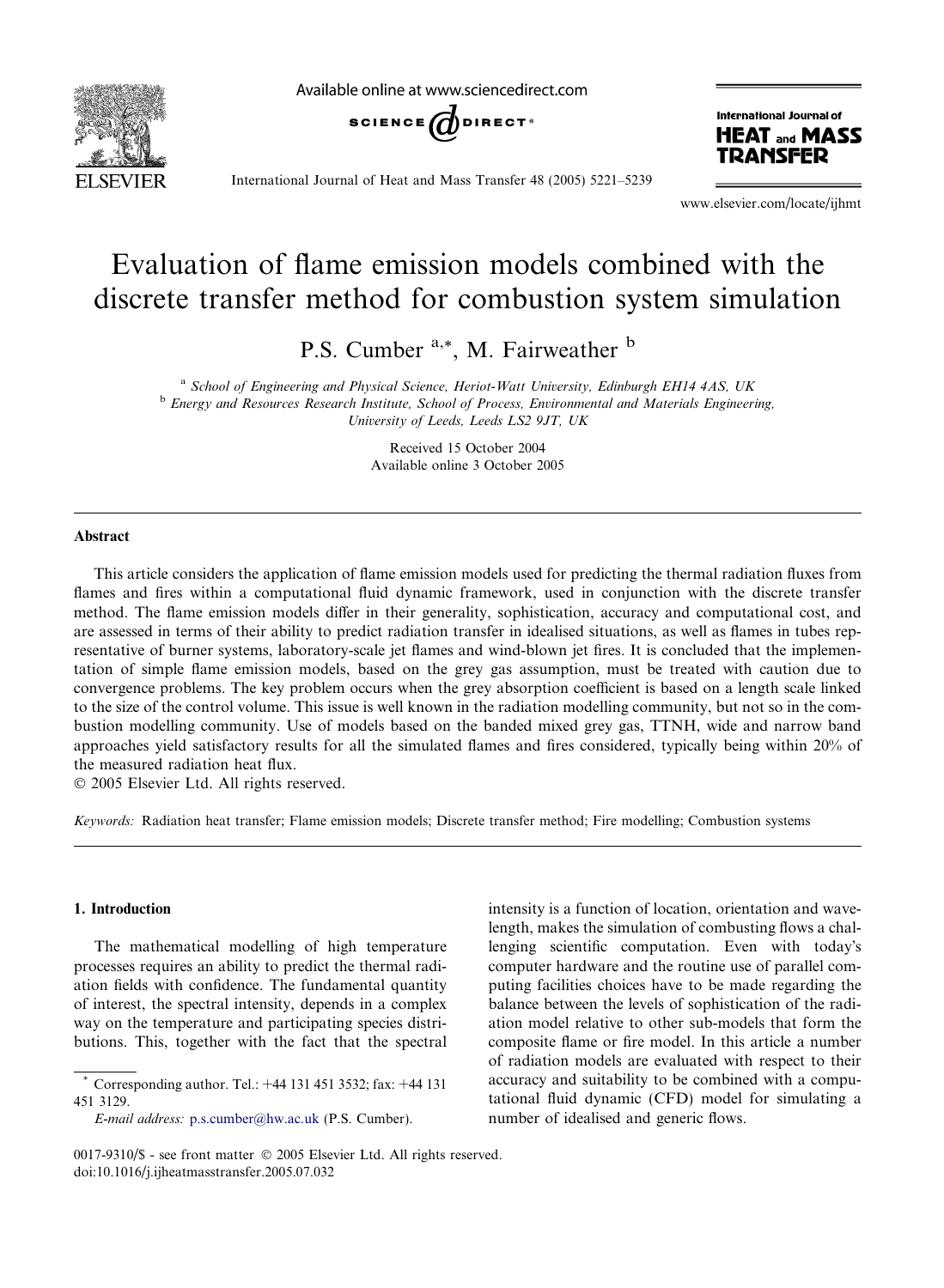| $a_{i,j,1}, a_{i,j,2}$ coefficients in the mixed grey gas model |                                              | Greek symbols         |                                                         |
|-----------------------------------------------------------------|----------------------------------------------|-----------------------|---------------------------------------------------------|
| $f_{\rm v}$                                                     | soot volume fraction                         | α                     | integrated band intensity                               |
| $\overline{I}$                                                  | spectrally integrated intensity              | $\Delta s$            | path length through a homogeneous volume                |
| $I_{\rm b, v}$                                                  | black body spectral intensity                | $\Delta_{\rm w}$      | wall thickness                                          |
| $\boldsymbol{k}$                                                | wall thermal conductivity                    | $\epsilon_T$          | total emissivity                                        |
| $K_{\rm a}$                                                     | grey gas absorption coefficient              | $\varepsilon_{\rm w}$ | wall emissivity                                         |
| l                                                               | path length                                  | $\eta$                | line width to spacing ratio                             |
| $\boldsymbol{n}$                                                | number of control volumes                    | $\varphi$             | angle of rotation                                       |
| $N_{\varphi}$                                                   | number of rays in the $\varphi$ direction    | v                     | wave number                                             |
| $N_{\theta}$                                                    | number of rays in the $\theta$ direction     | $v_{\rm u}$           | upper limit on a wide band                              |
| $N_{\rm{Ray}}$                                                  | number of rays                               | $\theta$              | angle of incidence                                      |
| $N_{\rm g}$                                                     | number of grey gases for gas emission in the | $\rho$                | partial density                                         |
|                                                                 | mixed grey gas model                         | $\sigma$              | Stefan Boltzmann constant                               |
| $N_{\rm s}$                                                     | number of grey gases for soot emission in    | τ                     | transmittance                                           |
|                                                                 | the mixed grey gas model                     | $\tau_H$              | optical depth at band head                              |
| q                                                               | heat flux                                    | $\omega$              | band width parameter                                    |
| $q_{\rm tot}$                                                   | total heat flux                              |                       |                                                         |
| $q_{CD}$                                                        | conduction heat flux through wall            | <b>Subscripts</b>     |                                                         |
| $q_{CV}$                                                        | convection heat flux to wall                 |                       | property incident to a wall                             |
| $q_{R}$                                                         | radiation heat flux                          | $^+$                  | property emitted from wall                              |
| r                                                               | radial distance                              | g                     | gas phase property                                      |
| S                                                               | speed-up factor                              | $\dot{i}$             | spectral band                                           |
| $S_{CV}$                                                        | speed-up factor per control volume           | i, j                  | ray indices                                             |
| $S_{\rm Ray}$                                                   | speed-up factor per ray                      | j                     | gaseous species                                         |
| S/d                                                             | mean line intensity to line spacing ratio    |                       | $n, n-1$ exit and entry points of ray traversing a vol- |
| T                                                               | temperature                                  |                       | ume                                                     |
| $T_{\text{water}}$                                              | cooling water temperature                    | v                     | spectral property                                       |
| $\mathcal{X}$                                                   | downwind distance or axial distance          | S                     | property of soot                                        |
| $X_i$                                                           | partial density path length of species $j$   | W                     | wall property                                           |
|                                                                 |                                              |                       |                                                         |

Example areas of application are as part of mathematical models used in the safety analysis of high-pressure plant and pollution control in heating plant. The safe design and operation of high-pressure plant and pipe work requires that provision be made for the relief of pressure under certain operational and emergency conditions. The consequences of a release must also be evaluated so that appropriate safety measures can be adopted during the relief process. In addition, assessments of the consequences associated with accidental releases of flammable material are required as the basis of safety reports and risk assessments on existing and proposed installations. For flammable gases and vapours it is necessary to be able to predict the thermal radiation fluxes that any fire might impose on its surroundings either by direct flame impingement of the fire on an item of plant or at distance from the fire by radiation transmitted through the atmosphere. This information is in turn used to provide estimates, for example, of vessel survival times, building burning distances and escape times for personnel.

In addition to the safety analysis of fires, increasing concerns over the environmental impact of heating plant such as boilers and furnaces requires that the energy balance during their operation is evaluated accurately. Insight into the energy transfer processes of heating plant is necessary to ensure that the temperature sensitive reaction rates relevant to pollution production, such as  $NO_x$  and  $SO_x$ , can be estimated. In this way it is possible to predict pollution concentrations such that they can be assessed and minimised by good design.

Radiation heat transfer in fires and flame tubes differs significantly in a number of ways. For the natural gas combustion processes considered in the present work, the thermal radiation field in a jet fire, for example, is highly anisotropic with significant levels of radiation in discrete spectral windows determined by the emitting species present in the combustion products and fuel. In an enclosed flame such as that present in a flame tube the radiation field is more isotropic and if significant levels of soot are present then the spectral radiation has a more continuous distribution in wave number space.

Nomenclature